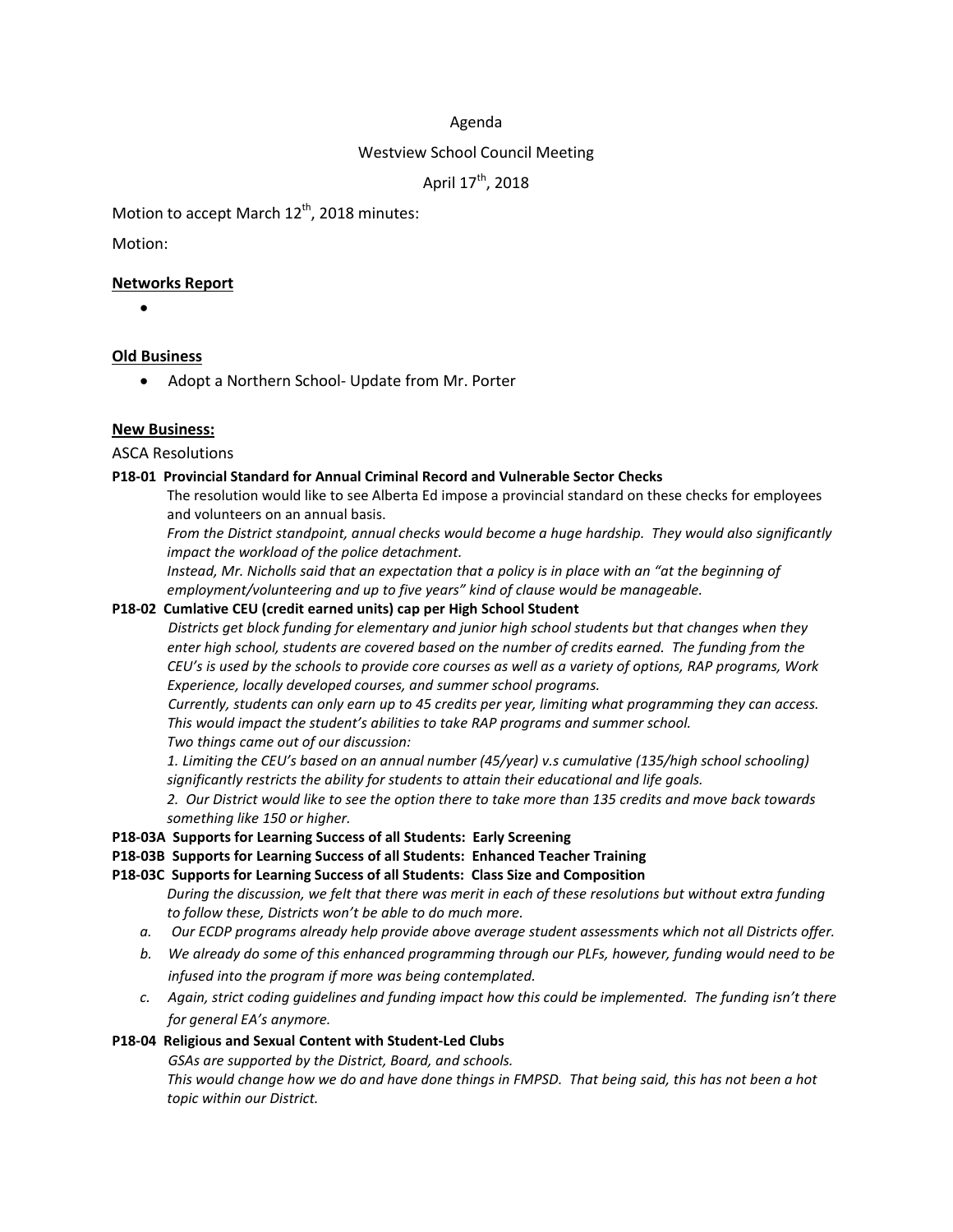## **P18-05 PRISM ATA Toolkit**

This is meant to be a resource for teachers when they are dealing with the human sexuality portion of the *curriculum. It is not intended to be a "textbook" handed out to students.*

The District belief is that since parents are already notified when that portion of the curriculum is being taught, and parents have the option to opt their student out of portions of the curriculum, this resolution is *not necessary.*

#### **P18-06 Ensuring Healthy Food at Schools for our Children and Youth**

*Our District has a policy in place that they review and update as needed. They expressed caution about imposing more stringent policies and expectations. Some school councils have felt that our current practices are more than adequate.*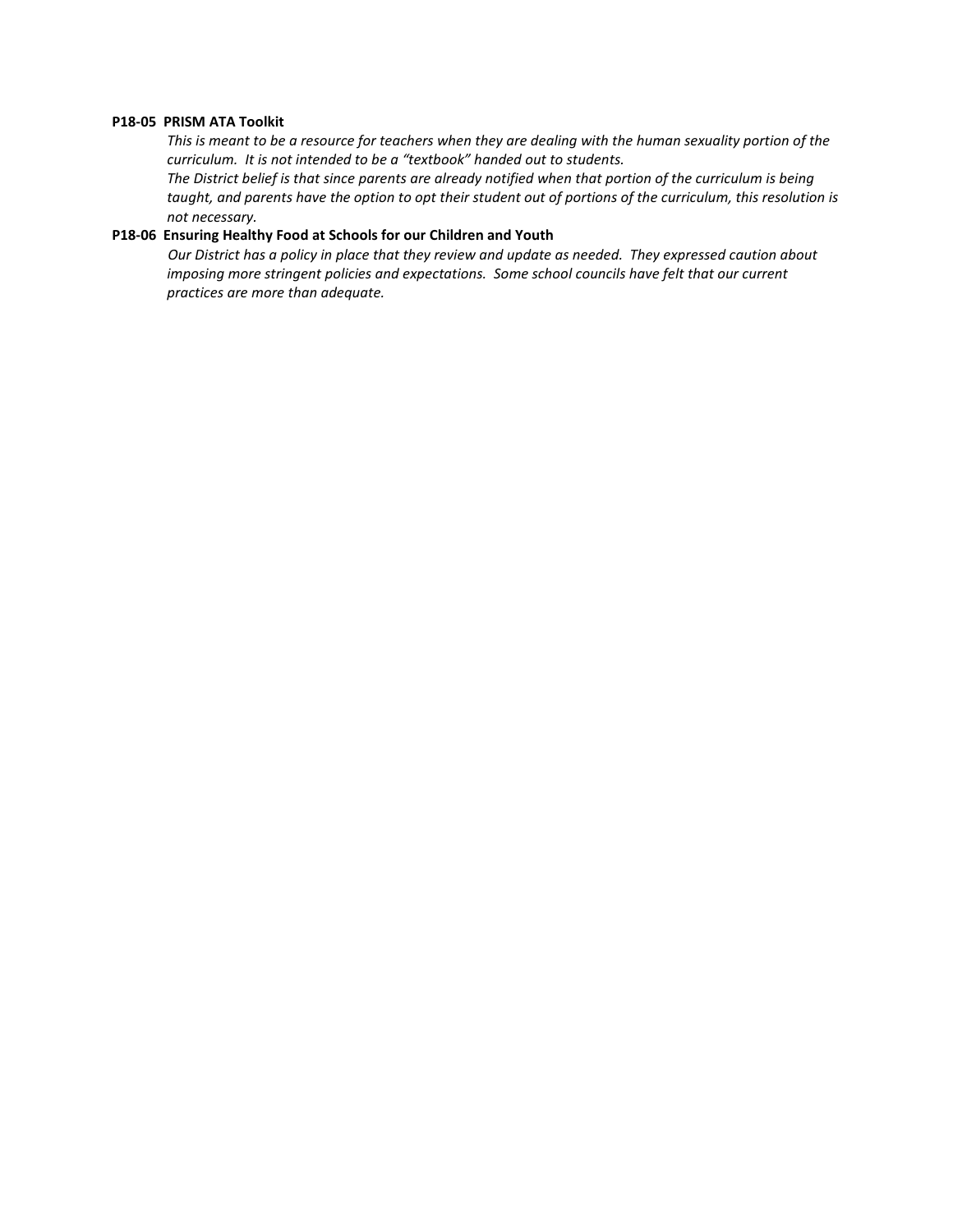# Agenda Westview School Parents Association Meeting April 17<sup>th</sup>, 2018

**Motion to accept March 12th, 2018 minutes:**

**Motion:**

# **Treasurers Report**

Playground: \$26 374.19 Casino: \$70 583.77 Regular: \$ 2029.80

# **Requests for Funding**

Requestor: Craig Upper

- Telus Science in Motion
- 3 day residency for the 2018-19 school year
- Cost  $\sim$ \$2000 based on 2017-18 cost

Motion: Second:

Requestor: Craig Upper

- Alien Inline Skating for the 2018-19 school year
- 7 days (increased to meet growing classes)
- \$4961.25

Motion: Second:

Requestor: Dawn Sudom

- Adventure Balance Kit ECDP
- A 27 piece kit to work on balance and coordination. A combination of hilltops, river stones and islands that can be connected. – development of Gross Motor Skills
- Cost: \$669.95

10.00 shipping (min.) 779.95 39.00 GST TOTAL **\$818.95**

Motion: Second:

## Requestor: Dawn Sudom

- Tuzzles Canadian Aboriginal Tray Puzzle sets ECDP
- Each set contains 4 puzzles each one depicts an animal symbol. The puzzles are durable and made from timber and child safe paint and ink. They are washable!! These would be helpful in teaching legends and folklore. Also a large storytelling tabletop puzzle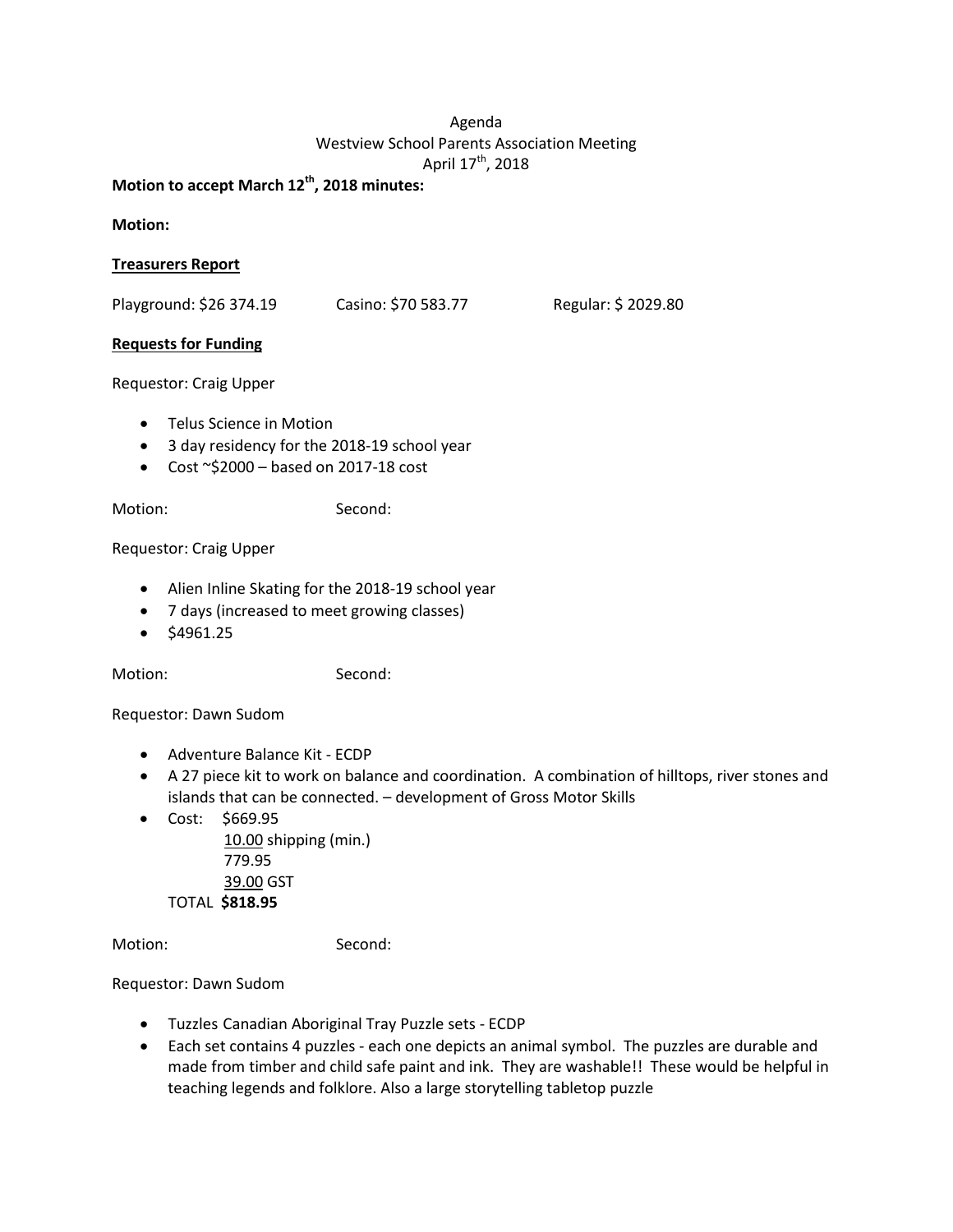• Cost:  $$59.95 \text{ X } 4 = $239.80$ 64.96 \$304.75 **45.71** shipping and handling 350.46 17.52 GST **TOTAL \$367.98**

Motion: Second:

Requestor: Dawn Sudom

- Butterflies
- 2 class sets, to be shared with 4 classes (ECDP/K, Grade 2)
- Cost:  $75.00 \text{ X } 2 = 150.00$

25.00 shipping 175.00 8.75 GST **\$183.75 TOTA**

Motion: Second:

Requestor: Dawn Sudom

- Incubator and egg turner to hatch chickens
- Previously borrowed from Timberlea School

Motion: Second:

Requestor: Donna McCullough

- Wood Buffalo Regional Science Fair (Grade 4, 5, 6)
- $$15$  per project X 4 = \$60

Motion: Second:

Requestor: Donna McCullough

- Oilsands Discovery Center trip (Grade 5, 6)
- Classroom chemistry grade 5
- Sky Science Star dome exhibit and Forestry (or air & flight)
- $$3$  per student X 60 = \$180 plus bussing 2 days

Motion: Second:

Requestor: Donna McCullough

- Science Equipment & Supplies
- \$600